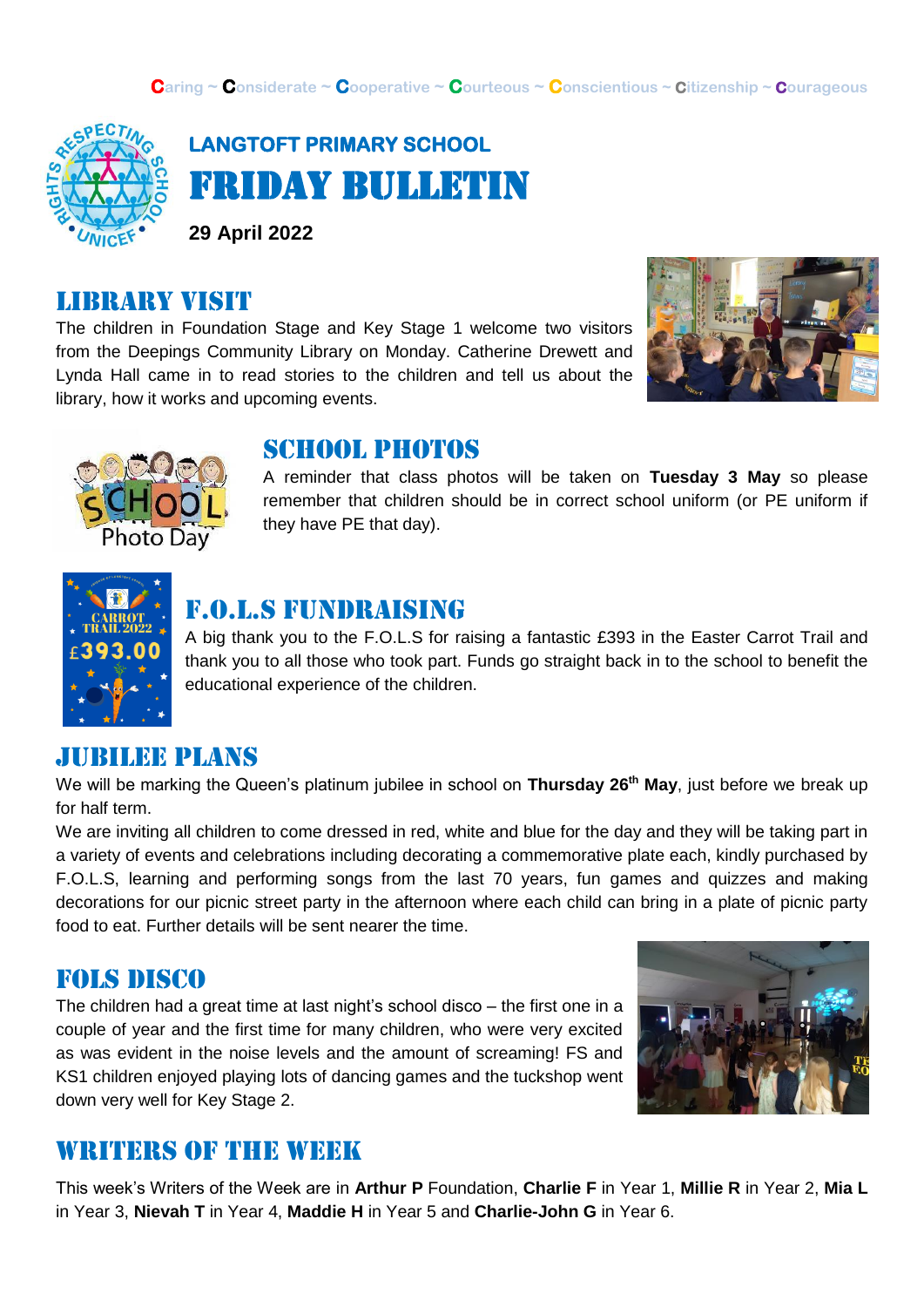# Class updates

**For week commencing 4 th May 2022 Please find information about what each class are learning next week.** 

#### Foundation stage

This week, the children will be taking part in Drawing Club each day where they will retell the story of Jack and the Beanstalk, learn new adventurous vocabulary and draw different parts of the story. In the afternoons, the children will observe how their bean is growing and record it in their bean diary. They will also be making their own beanstalk art. In maths, we will learn numbers 19 and 20. Later in the week we will order 1-20 and play missing number games together. In phonics, the children will continue to embed the sounds taught to date and practise spelling words with them in. They will also read their Read, Write, Inc books daily in small groups and write sentences about what they have read.

## YEAR 1

I have been very impressed at how hard the children have been working since their return to school. Next week in Year 1 we are going to continue our Enchanted Woodland topic. In science we will be identifying and naming common garden plants. In Geography we will be exploring maps and learning about compass directions. In Art we will be creating our own woodland artwork and finishing writing our own versions of the traditional tale 'The Enormous Turnip'. In Maths we will be making doubles and recapping on what we have learnt about arrays.

## YEAR 2

The children have written some very persuasive letters in English this week to try to help Plop, the owl not be afraid of the dark. Next week we will be beginning our non-chronological reports about owls by recapping on the features of them and then researching owls so that we can produce our own factual booklet. In maths, we will be applying our skills learnt about measuring length by solving problems. We will also be refreshing our number facts. Keep practising your times tables and number bonds! In science, we will continue to learn about different habitats, what animals and plants live there and why. In PSHE, we will be thinking about what causes conflict with our friends and discussing positive problem solving techniques to resolve conflicts. In RE, we will begin our unit focusing on Judaism and in music we will learning a song about friendship.

## YEAR 3

In Year 3 we shall be looking at measurement using cm and m. This would be a great activity to explore at home – using a ruler or tape measure. In English we continue to look at recounts, but with a focus on Howard Carter and his amazing discoveries. Alongside this, we will be exploring what life was like in Ancient Egypt whilst looking at settlement types in our surrounding area. In Art, we will be investigating tomb models and how these were made and used. We will continue to explore the importance of sharing in Sikhism and if we can make comparisons with our own lives. In PE, we continue with athletics and sprinting technique and OAA (Outdoor Adventurous Activity) working as a team and cooperation. In science, we will explore seed dispersal and the cycle of reproduction in plants.